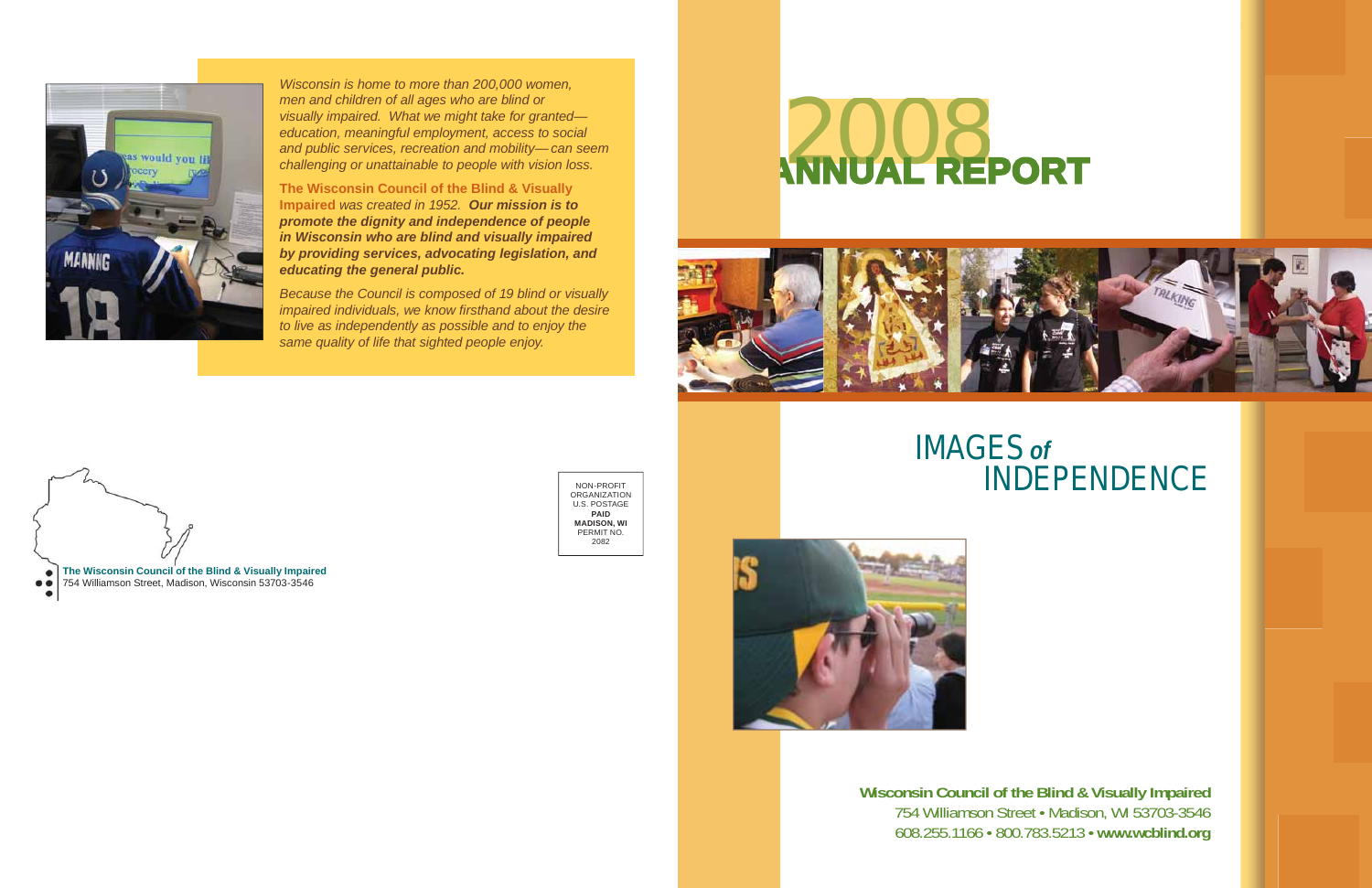## **WISCONSIN COUNCIL OF THE BLIND AND VISUALLY IMPAIRED, INC.**

Overview of Financial Position December 31, 2007 and 2008 from Audit Report (\*)

- daily activities. Last year, our rehabilitation training staff made 195 home visits. •
- To raise awareness of vision health and the latest in medical advances and technology through programs and seminars. In 2008, 3,443 people attended these Council-sponsored events.
- To teach people how to make the most of their remaining vision by offering low vision evaluations. Our certified low vision specialist administered 198 assessments.
- To provide tools and assistive devices that help individuals remain self-sufficient through our Sharper Vision Store. 2,877 customers purchased a wide variety of utilitarian and recreational items in 2008.
- To improve mobility through the use of a white cane and orientation and mobility training. We distributed 712 free white canes throughout the state last year, and we provided mobility training for 46 clients.
- To show those who are blind or visually impaired how to remain connected to the world and each other as well as how to access services and explore employment opportunities through assistive technology and training. In 2008, 763 people received computer technology training or advice from our staff.

## *In 2008, the Council served 8,434 people with programs, services, education, outreach and advocacy.*



## Why Do We Exist?

| <b>ASSETS</b>                                                                     | 2007                 | 2008                 |
|-----------------------------------------------------------------------------------|----------------------|----------------------|
| <b>CURRENT ASSETS</b><br>Cash and cash equivalents<br><b>Other current assets</b> | 579,982<br>100,961   | 817,531<br>95,625    |
| <b>Total current assets</b>                                                       | 680,943              | 913,156              |
| <b>Property and Equipment</b>                                                     | 1,330,712            | 1,279,646            |
| Other assets:<br><b>Investments</b><br>Loans receivable - net                     | 6,858,891<br>123,941 | 5,015,826<br>123,941 |
| <b>Total other assets</b>                                                         | 7,003,736            | 5,139,767            |
|                                                                                   |                      |                      |
| <b>Total Assets</b>                                                               | \$9,015,391          | \$7,332,569          |
| <b>LIABILITIES &amp; NET ASSETS</b>                                               | 2007                 | 2008                 |
| <b>CURRENT LIABILITIES</b><br><b>Accrued expenses</b>                             | 35,383               | 42,493               |
| <b>Total Net Assets</b>                                                           | 8,980,008            | 7,290,076            |
| <b>Total Liabilities and Net Assets</b>                                           | \$9,015,391          | \$7,332,569          |

*Director at 608-237-8103* 

Donations allow the Council to offer many services and adaptive products without charge to individuals who are unable to purchase them.

### *"Alone we can do so little, together we can do so much." - Helen Keller*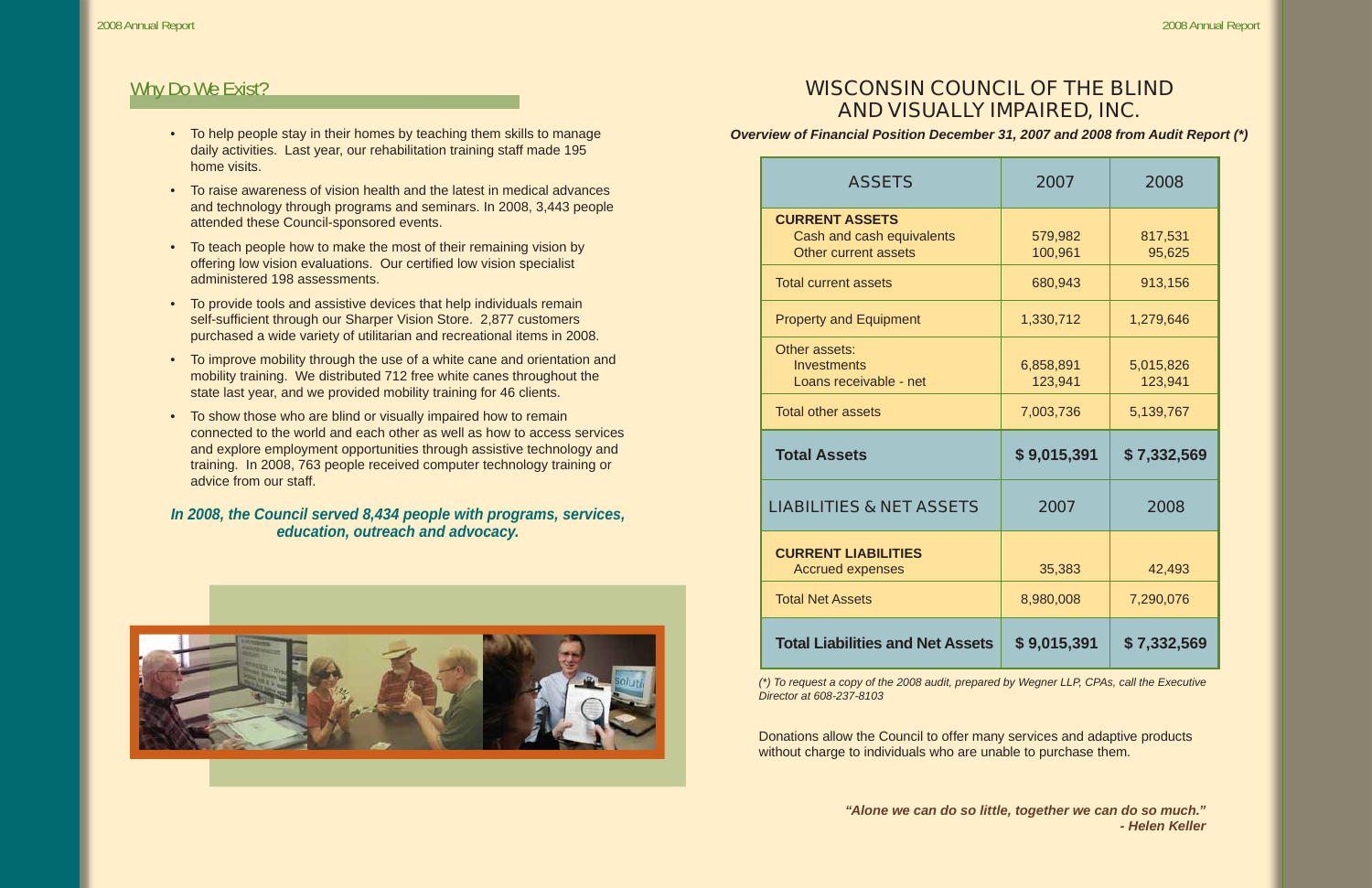### Dear Friend,

No matter where you get your news these days, you will find information on the difficult economy. Some of the hardest-hit groups include disabled people, and obviously the non-profit organizations that exist to serve them.

The Wisconsin Council of the Blind and Visually Impaired is fortunate to be made up of members and staff who are dedicated and focused—not only on today—but on the future. The dedication to both is shown in the consistent and studied approach to managing the organization's financial operations. The Council has made it clear that programs must be continued and supported.

**docuScan of Wisconsin** is a program designed to help our organization improve and stabilize funding. Just as important to us as the financial potential is the opportunity this program provides for people with disabilities to find employment in meaningful jobs. It also enables us to provide even more comprehensive services to the community we serve.

Tight control on expenses and useful advice from Associated Bank have allowed the Council to minimize as much as possible the impact on our endowment funds. However, reliance on donations and returns on investments in hard times is not enough to keep moving the organization in the direction we would like. **Promoting independence through our programs and services remains our highest calling,** and our latest program demonstrates this philosophy in a clear and unambiguous fashion.

Meaningful employment sets a solid example and sends a strong message. Independence is possible and worthwhile. The Council's various programs are all designed to support independence, and our newest program brings them all together.

Continued community support and donations, intelligent financial management, and now the business potential of **docuScan of Wisconsin** all combine to make the Wisconsin Council of the Blind and Visually Impaired the stable and reliable organization it is and will continue to be in the years ahead. For more information, please visit **www.docuscanwi.com.**

On behalf of those we serve, thank you.

the Trubble

**Council President Council President Executive Director** 

Christopher Zenchenko Karen V. Majkrzak

## You Make a Visible Difference!

Thanks to your help, we are able to make a difference by increasing and enhancing independence and quality of life for people who are blind and visually impaired through Council programs, services, education, advocacy and outreach.

Associated Bank has generously sponsored several Council fundraising events.



During 2008, 48 community groups, companies and foundations supported our work with gifts and grants. In addition, 125 individual donors gave us gifts of \$500 or more. education work.

*We believe that everyone deserves to live a quality life, with access to information, education, meaningful employment, social services and recreation. When you support the Wisconsin Council of the Blind &Visually Impaired, you strengthen the fabric of the larger community.* 

Madison's Gordon Flesch Company and the Universal Service Program at the Public Service Commission of Wisconsin provided funding to operate our "Accessible web Sites 101" classes. Madison Rotary Foundation helped us create the "Get a Life" program for Madison-area visually impaired students making the transition from middle to high school. The J.J. Keller Foundation awarded a grant to support our community

We continue to be grateful for the ongoing support of the Greater Milwaukee Foundation (Carl and Alma S. Greilach Fund, William R. and Lois J. Phillips Fund, and Catherine and Walter Lindsay Foundation Fund). Other foundations providing gifts in 2008 include: the Edward & Hannah Rutledge Charities, Inc.; the H.J. Hagge Foundation; Alliant Energy Foundation; Sub-Zero Foundation; and the Howard Frankenthal Family Foundation. The J.B. O'Connor Memorial Golf Tournament at the Autumn Ridge Golf Course continued its generous support of the Council.

When you make a charitable gift to the Council, you're in good company!